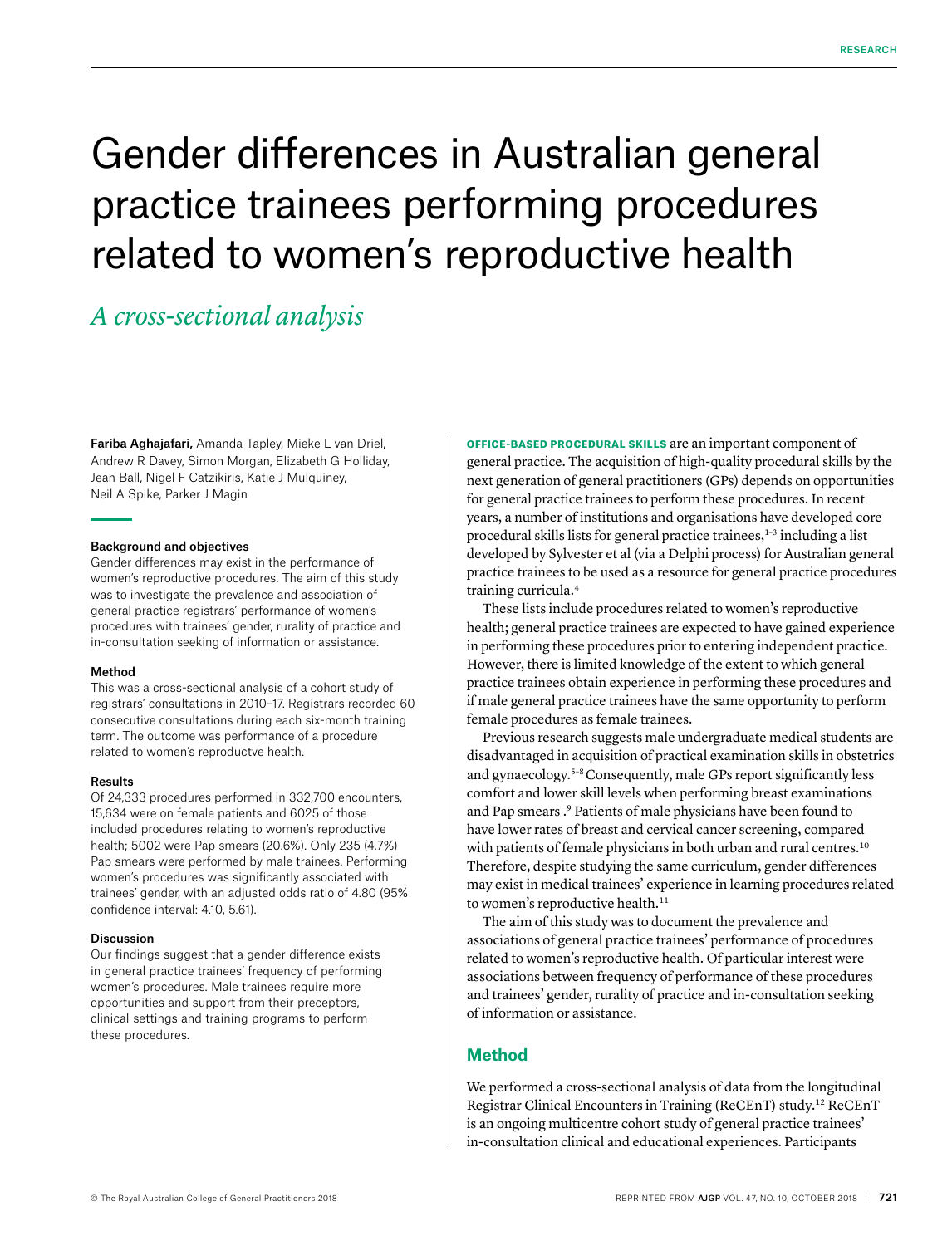were general practice trainees enrolled (2010−17) with five of Australia's 17 GP regional training providers (RTPs) across five of Australia's six states, and (from 2016) with three of Australia's nine regional training organisations in three states (stemming from a major restructure of Australian general practice training in late 2015).

In ReCEnT, general practice trainees undertake data collection once in each of three six-month training terms (or per 12-month term for part-time registrars) as an integral part of their educational program.13 Informed consent is obtained for general practice trainees' de-identified data to be used for research purposes. Initial data collection includes general practice trainees' demographic data and characteristics of the practice in which they are working. Data are recorded by each general practice trainee each training term. General practice trainees also record detailed data of 60 consecutive clinical consultations per term via a paper-based encounter form. Data collection is performed approximately midway through the term. As data collection is intended to reflect 'normal' general practice activity, consultations in a specialised clinic **–** for example, a vaccination clinic **–** were excluded. Only office-based consultations (not home visits, nursing home visits or hospital-based visits) were recorded. The in-consultation data encompassed four broad areas:

- **•** patient demographics
- **•** diagnoses/problems managed
- **•** investigations/management (including referral and follow-up)
- **•** educational training aspects (whether the registrar sought in-consultation advice or information from their clinical supervisor or from other sources, or generated learning goals).

# Outcome factor

The outcome factor was performance of a procedure related to women's reproductive health. This was defined by a list of procedures ReCEnT had adopted from the core list developed by Sylvester et al<sup>4</sup> and comprises Pap smears, high vaginal swabs (HVS), insertion and removal of Implanon, insertion and removal of an intrauterine

device, insertion of hormone implant by trochar or cannula, aspiration of a breast cyst, and diaphragm fitting and insertion. Sensitivity analysis, excluding Pap smears and HVS, was also performed.

# Independent variables

Independent variables recorded were related to patient (age, Aboriginal or Torres Strait Islander status, non–English speaking background, new to the practice/ new to the trainee), trainee (age, gender, part-time/full-time workload, training term, Australian graduate/international medical graduate, previous training in the practice), practice (rurality, practice size, socioeconomic status, billing, RTP) and consultation (whether the trainee sought in-consultation advice, assistance or information related to the procedure from their supervisor or other physicians in the practice; whether the consulation related to a new problem; number of problems; duration of consultation). Practice postcode was used to define the Australian Standard Geographical Classification-Remoteness Area classification (degree of rurality) and the Socioeconomic Index for Areas, Index of Relative Socio-Economic Disadvantage of the practice location.14

# Statistical methods

The unit of analysis was the individual problem/diagnosis rather than the trainee consultation. Proportion of problems/ diagnoses for which a procedure related to women's reproductive health was performed was calculated with 95% confidence intervals (CI). Only female patients were included in this analysis.

The majority of procedures related to women's reproductive health were Pap smears and HVS performed by female trainees; therefore, we performed a sensitivity analysis excluding these two procedures to examine our hypothesis in the other procedures related to women's reproductive health. Primary analysis included all problems/diagnoses; sensitivity analysis excluded all problems/ diagnoses where Pap smear or HVS were performed. To test associations of a problem/diagnosis involving performance of a procedure related to women's reproductive health, simple and

multiple logistic regression were used within a generalised estimating equation framework to account for the repeated measures of patients on trainees. No adjustment was made to also account for repeated measures of trainees on practice as previous analyses in this dataset have consistently shown this does not have an effect. All variables with a *P* value <0.2 and relevant effect size in the univariate analysis were included in the multiple regression models. Variables that had a small effect size (odds ratio [OR] >0.9 and <1.1) and were no longer significant in the multivariate model  $(P > 0.2)$  were removed from the final model as long as removal of the variable did not change the resultant model (a change of at least 10% to the OR).

All analyses were conducted using Stata statistical software (version 14.0) and SAS (V9.4), and *P* values <0.05 were considered statistically significant.

### Ethics approval

The ReCEnT project has approval from the University of Newcastle Human Research Ethics Committee (reference H-2009-0323).

# **Results**

A total of 1659 general practice trainees contributed 3676 rounds of data collection, including 332,700 problems/ diagnoses, of which 207,760 (62.5%) problems/diagnoses were with female patients. Table 1 shows trainee and practice demographics.

Of 24,333 procedures performed in all encounters, 15,634 were on females, and 6025 of those were procedures related to women's reproductive health (24.8%; 95% CI: 24.4, 25.3 of all procedures and 38.5%; 95% CI: 37.8, 39.3 of all procedures in women). There were 5002 Pap smears, which equated to 20.6% of all procedures. Excluding Pap smears and HVS, there were 493 procedures related to women's reproductive health, equating to 2.0% (95% CI: 1.8, 2.2) of all procedures. The list of procedures related to women's reproductive health is shown in Table 2.

Only 235 (4.7%) Pap smears were performed by male trainees, whereas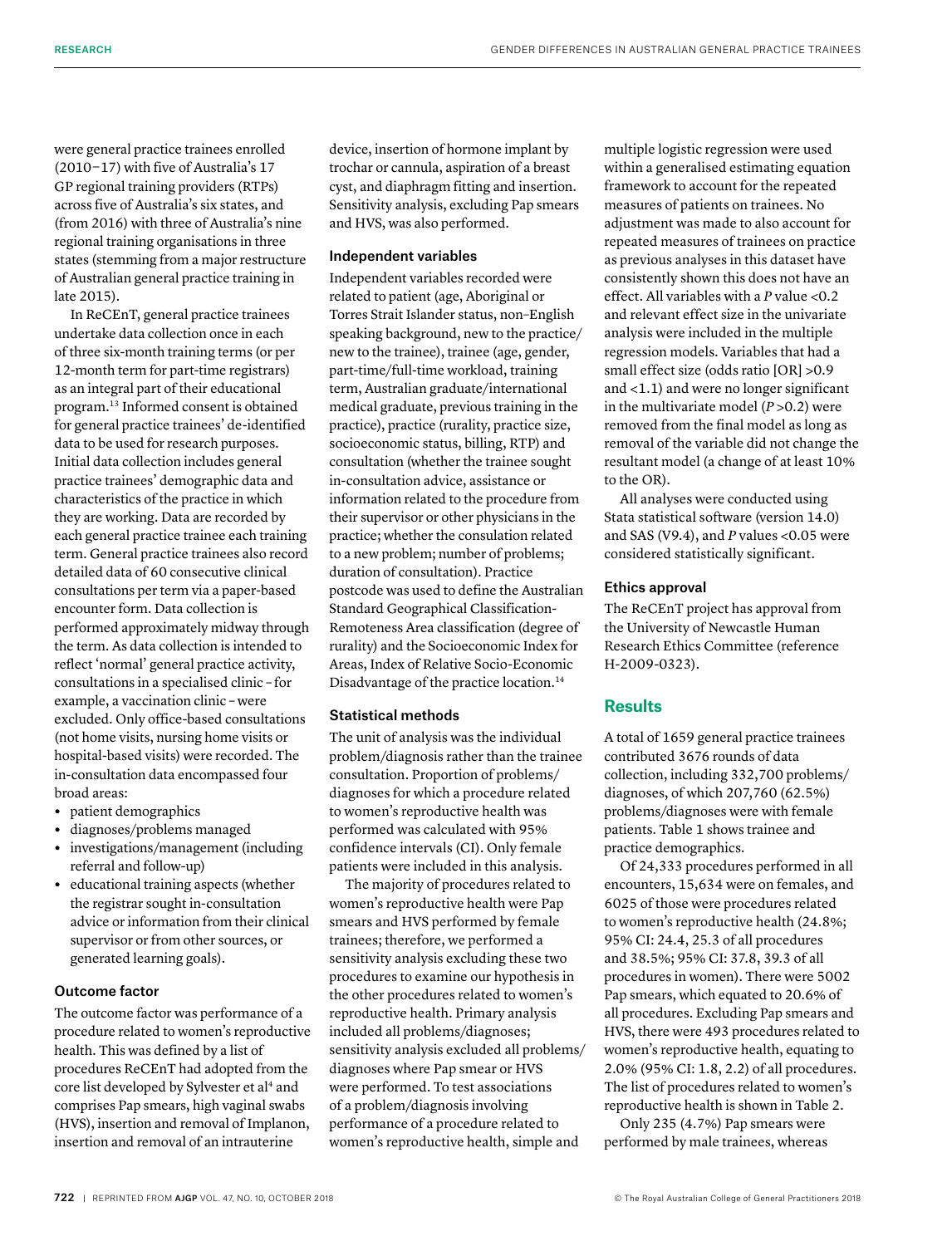4767 (95.3%) were performed by females trainees. The same trend was observed for HVS: 28 (5.3%) were performed by male trainees, whereas 502 (94.7%) were performed by female trainees.

# Associations of problems/diagnoses involving procedures related to women's reproductive health being performed

The characteristics of the trainees performing a procedure related to women's reproductive health are presented in Appendix 1 (available online only). Results from the multivariable model are presented in Table 3. Performing procedures related to women's reproductive health was

significantly associated with trainees' gender (adjusted odds ratio [AOR] for females: 4.80; 95% CI: 4.10, 5.61). Performing procedures related to women's reproductive health was also positively associated with the problem/ diagnosis being new (AOR: 2.05; 95% CI: 1.82, 2.31) and with the patient being new to the trainee (AOR 1.20; 95% CI: 1.10, 1.30), but negatively associated with the patient being new to the practice (AOR: 0.78; 95% CI: 0.67, 0.91). Performing these procedures was associated with less seeking of in-consultation information, advice or assistance compared with other problems/diagnoses (AOR: 0.28; 95% CI: 0.24, 0.32).

# Table 1. Characteristics of registrars and practices

| <b>Registrars and registrar-round characteristics</b> |                             | n(%)           |  |
|-------------------------------------------------------|-----------------------------|----------------|--|
| Registrar characteristics (n = 1659)                  |                             |                |  |
| Gender                                                | Male                        | 596 (35.9)     |  |
|                                                       | Female                      | 1063 (64.1)    |  |
| Qualified as a doctor in Australia                    | Yes                         | 1358 (82.5)    |  |
| Registrar-round characteristics (n = 3676)            |                             |                |  |
| Age (years)                                           | Mean $\pm$ SD               | $32.4 \pm 6.2$ |  |
| Registrar training term                               | Term 1                      | 1552 (42.2)    |  |
|                                                       | Term 2                      | 1177 (32.0)    |  |
|                                                       | Term 3                      | 947 (25.8)     |  |
| Registrar worked at the practice previously           | Yes                         | 884 (24.4)     |  |
| Registrar works full time                             | Yes                         | 2776 (77.6)    |  |
| Pratice characteristics (n = 3077)                    |                             |                |  |
| Practice routinely bulk bills*                        | Yes                         | 728 (21.1)     |  |
| Number of full-time equivalent GPs                    | $1 - 5$                     | 1248 (35.0)    |  |
| working at the practice                               | $6+$                        | 2,322 (65.0)   |  |
| Rurality of practice                                  | Major city                  | 2166 (59.0)    |  |
|                                                       | Inner regional              | 944 (25.7)     |  |
|                                                       | Outer regional<br>or remote | 563 (15.3)     |  |
| SEIFA <sup>t</sup>                                    | Mean $±$ SD                 | $5.6 \pm 2.9$  |  |
| *Bulk bills means no financial cost to the patient    |                             |                |  |

*†Socioeconomic Index for Areas (SEIFA): Relative Index of Disadvantage for the practice*

The characteristics of the trainees performing a procedure related to women's reproductive health (excluding Pap smears and HVS) are presented in Appendix 2 (available online only). Table 4 shows the results from the multivariable model. Performing procedures related to women's reproductive health (excluding Pap smears and HVS) was significantly associated with general practice trainees' gender (AOR for female: 1.48; 95% CI: 1.10, 2.00) and the trainee being in Term 3 (ie a more experienced trainee; AOR: 2.19; 95% CI: 1.55, 3.08). Performing procedures related to women's reproductive health was also associated with the problem/diagnosis being a new problem/diagnosis (AOR: 4.74; 95% CI: 3.39, 6.62); however, it was negatively associated with the patient being new to the practice (AOR: 0.24; 95% CI: 0.14, 0.42) or new to the trainee (AOR: 0.39; 95% CI: 0.30, 0.52).

# **Discussion**

In this study, we found that one-fifth of all procedures performed by general practice trainees were Pap smears, which were predominantly done by female trainees. Male trainees performed <5% of Pap smears and HVS. Even when the ratio of female to male trainees (16:9) is considered, these findings suggest that male trainees have very limited opportunities to learn and practice procedures relating to women's reproductive health. This may result in disadvantage for some female patients, especially in rural areas where there may not be adequate access to female physicians for cervical cancer screening. Given the clinical consequences of suboptimal cervical cancer screening,<sup>15</sup> this may be a significant health access issue.

Pap smears comprised 28% of all procedures performed by established Australian GPs in 2015–16.16 This is comparable to our findings that Pap smears accounted for 20% of all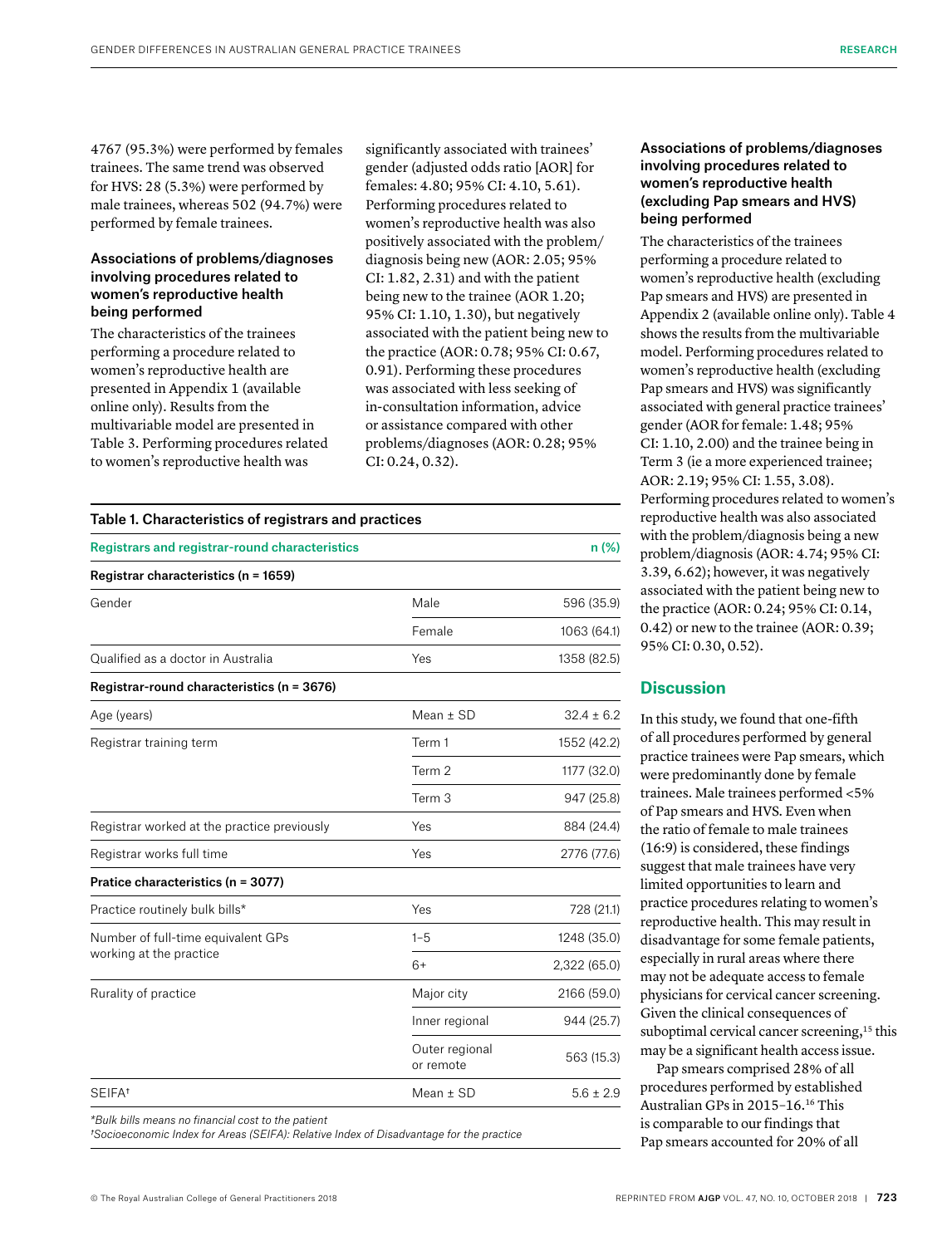procedures performed by general practice trainees. Although we do not know if more Pap smears are performed by female than by male GPs in Australia, previous studies have found patients of male physicians have a lower rate of breast and cervical cancer screening.10

We found that performing procedures related to women's reproductive health, including Pap smears, was significantly associated with the patient being new to the trainee. An interpretation is that female patients may be selecting female over male trainees to perform Pap smears, despite not having seen them previously in the practice. However, when we excluded the Pap smears and HVS from the analysis, the effect size of the association with female trainees' gender was smaller. In addition, performing procedures other than Pap smears and HVS was associated with trainees being more experienced and with patients not being new to the trainees. This may reflect non-Pap procedures being less 'routine' than Pap smears and being more likely to be performed by trainees who had been involved in the assessment and management at prior consultation

# Table 2. Frequency of women's reproductive health procedures

| <b>Procedures</b>                          | Fregency (%) |
|--------------------------------------------|--------------|
| Pap smear                                  | 5002 (83.02) |
| High vaginal swab                          | 530 (8.80)   |
| Insertion of Implanon rod                  | 257 (4.27)   |
| Removal of Implanon rod                    | 164 (2.72)   |
| Removal of intrauterine<br>device          | 40 (0.66)    |
| Insertion of intrauterine<br>device        | 24 (0.40)    |
| Aspirate breast cyst                       | 3(0.05)      |
| Insertion of hormone<br>implant by trochar | 3(0.05)      |
| Bartholin cyst<br>marsupialisation         | 1(0.02)      |
| Diaphragm fitting<br>and insertion         | 1(0.02)      |
| Total                                      | 6025         |

of the problem/diagnosis, necessitating the procedures.

Previous studies have shown that female patients are less likely to consent to male medical students performing intimate (eg breast, pelvic) examinations,<sup>5</sup> and patients have a preference for GPs of a particular gender for intimate procedures.5,17 Although we were not able to explore the role of the preceptors or the level of support from staff in our study, these two factors have been shown in the literature to contribute as potential factors in the high number of women's procedures being done by female trainees.<sup>6,8</sup>

Strengths of this study include the large number of consultations recorded. The high response rate and inclusion of data from five Australian states across all rurality classifications, from major city to very remote areas, suggest excellent generalisability of these findings to other training programs.

A potential limitation of the study is bias inherent in busy clinicians recording in-consultation data. As procedures are discrete and important elements in any consultation, however, we feel this is unlikely to be a substantive source of bias in this analysis. Another limitation is that we cannot measure the role of supervisors or practice staff to assess the opportunities for male trainees to perform procedures related to women's reproductive health.

# **Implications for general practice**

Our findings suggest that gender differences exists in the performance of procedures related to women's reproductive health by general practice trainees. Male trainees perform fewer procedures related to women's reproductive health and, therefore, have less opportunity to practise during their training. In addition, the recently introduced changes in the interval of cervical cancer screening (from two to five years) and the option for self-collected human papillomavirus testing will futher decrease trainees' opportunities to perform cervical cancer screening. Trainees, especially male trainees, will therefore require more opportunities and support from their preceptors to

gain experience with certain procedures. There is a need to increase awareness of this issue among training programs, and educators must be attuned to potential gender differences in gender-specific procedural experiences to ensure that all trainees, regardless of gender, are offered opportunities for participation. Clinical settings that host trainees may also need to consider methods of encouraging patients to accept trainees' participation regardless of their gender.

#### Authors

Fariba Aghajafari MD, MSc, PhD, CCFP, FCFP, Assistant Professor, Department of Family Medicine, Cumming School of Medicine, University of Calgary; Sunridge Family Medicine Teaching Centre, Calgary, AB, Canada. fariba.aghajafari@ucalgary.ca Amanda Tapley BBiomedSci (Hons), MMed, Statistics Senior Research Officer, GP Synergy Research and Evaluation Unit, NSW; Conjoint Fellow, School of Medicine and Public Health, University of Newcastle, NSW

Mieke L van Driel MD, MSc, PhD, FRACGP, Professor of General Practice, Head of Discipline of General Practice and Primary Care Clinical Unit, Faculty of Medicine, University of Queensland, Qld Andrew R Davey BSc, BE (Hons), DCH, BMed, MClinEpid, FRACGP, Senior Researcher, GP Synergy Research and Evaluation Unit, NSW

Simon Morgan MBBS, MPH, FRACGP, Senior Medical Educator, GP Synergy General Practice Training Organisation, NSW

Elizabeth G Holliday BSc (Hons), PhD, MSc (Stats), Associate Professor of Biostatistics, School of Medicine and Public Health, University of Newcastle, NSW

Jean Ball BMath, GradDipMedStats, Statistician, Clinical Research Design, Information Technology and Statistical Support (CReDITSS) unit, Hunter Medical Research Institute, Newcastle, NSW

Nigel F Catzikiris BE(Envl) (Hons), BExSci, BHealth, GradDipT&L, Research Assistant, GP Synergy Research and Evaluation Unit, NSW; Conjoint Fellow, School of Medicine and Public Health, University of Newcastle, NSW

Katie J Mulquiney B Nutrition and Dietetics (Hons), Research Assistant, GP Synergy Research and Evaluation Unit, NSW; Conjoint Fellow, School of Medicine and Public Health, University of Newcastle, NSW

Neil A Spike MBBS, FRACGP, Director of Training, EVGP Training, Vic; Professorial Fellow, Department of General Practice, University of Melbourne, Vic

Parker J Magin PhD, FRACGP, Director, GP Synergy Research and Evaluation Unit, NSW; Conjoint Professor, School of Medicine and Public Health, University of Newcastle, NSW Competing interests: None.

Provenance and peer review: Not commissioned, externally peer reviewed.

Funding: From 2010 to 2015, this work was supported by the participating educational organisations: General Practice Training Valley to Coast, the Victorian Metropolitan Alliance, General Practice Training Tasmania, Adelaide to Outback GP Training Program and Tropical Medicine Training, which were funded by the Australian Government. From 2016, this work has been supported by an Australian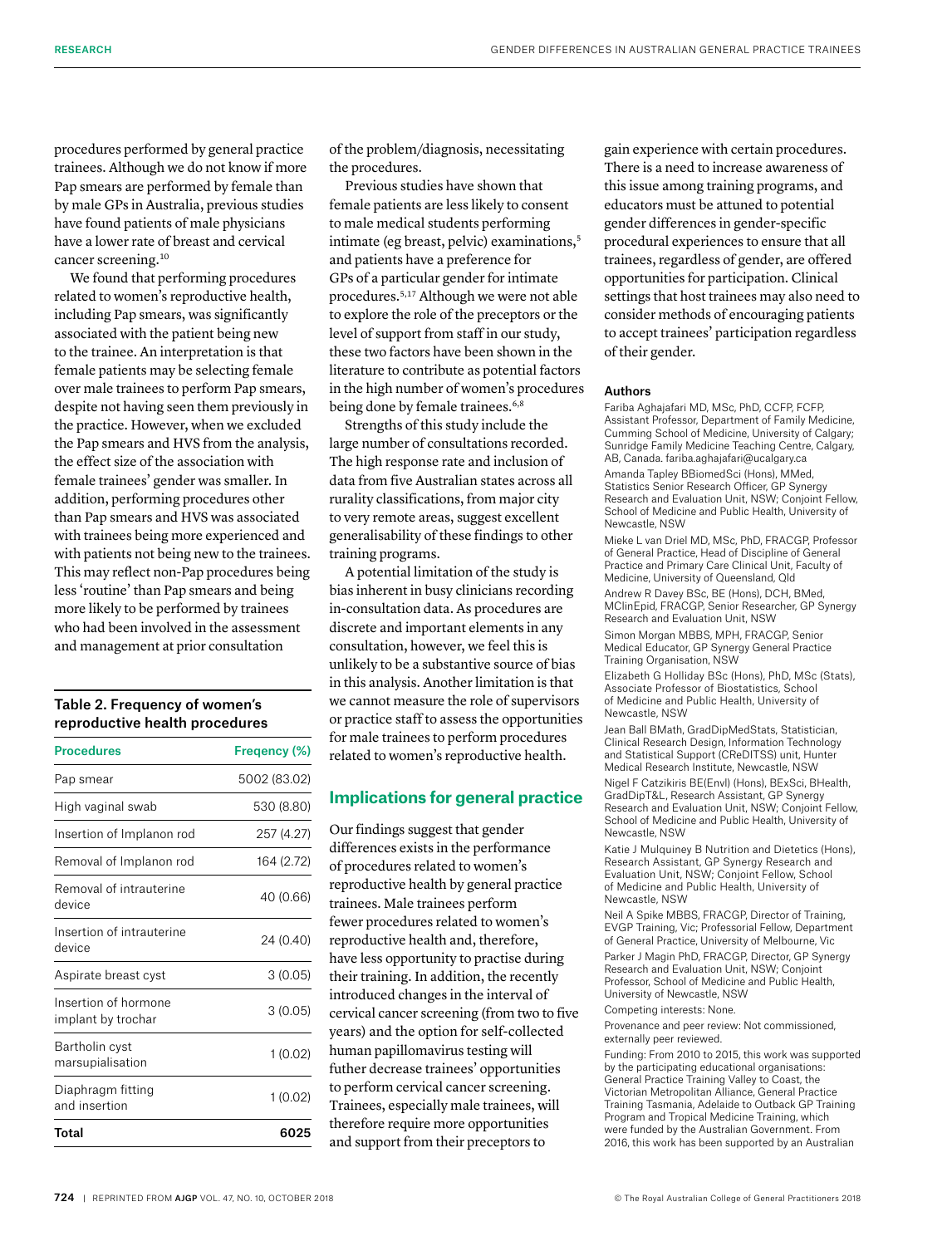# Table 3. Associations with a women's reproductive health procedure being performed\*

|                                 |                  | <b>Univariate</b>   |         | <b>Adjusted</b>     |         |
|---------------------------------|------------------|---------------------|---------|---------------------|---------|
| <b>Variable</b>                 | <b>Class</b>     | OR (95% CI)         | P       | OR (95% CI)         | P       |
| <b>Patient variables</b>        |                  |                     |         |                     |         |
| Patient age group               | $0 - 18$         | $0.12$ (0.10, 0.14) | < 0.001 | 0.23 (0.19, 0.28)   | < 0.001 |
| Referent: 19-34                 | $35 - 64$        | 0.78(0.74, 0.83)    | < 0.001 | $0.92$ (0.85, 0.98) | 0.018   |
|                                 | $\geq 65$        | 0.16(0.14, 0.19)    | < 0.001 | 0.26(0.22, 0.30)    | < 0.001 |
| Non-English speaking background | Yes              | 1.14 (1.01, 1.28)   | 0.033   | 1.07 (0.93, 1.24)   | 0.320   |
| Patient/practice status         | New to practice  | 1.62 (1.42, 1.84)   | < 0.001 | 0.78(0.67, 0.91)    | 0.002   |
| Referent: existing patient      | New to registrar | 1.56 (1.45, 1.67)   | < 0.001 | 1.20 (1.10, 1.30)   | < 0.001 |
| <b>Registrar variables</b>      |                  |                     |         |                     |         |
| Registrar gender                | Female           | 6.49 (5.67, 7.42)   | < 0.001 | 4.80 (4.10, 5.61)   | < 0.001 |
| Registrar age                   |                  | 0.99(0.98, 1.00)    | 0.059   | 1.01 (1.00, 1.01)   | 0.140   |
| <b>Practice variables</b>       |                  |                     |         |                     |         |
| Practice size                   | Small            | 0.94(0.86, 1.02)    | 0.149   | 0.98(0.89, 1.07)    | 0.650   |
| <b>Consultation variables</b>   |                  |                     |         |                     |         |
| New problem seen                | Yes              | 3.32 (2.97, 3.71)   | < 0.001 | 2.05 (1.82, 2.31)   | < 0.001 |
| Sought help any source          | Yes              | 0.36(0.31, 0.40)    | < 0.001 | 0.28(0.24, 0.32)    | < 0.001 |
| Imaging ordered                 | Yes              | $0.42$ (0.35, 0.49) | < 0.001 | 0.34(0.28, 0.41)    | < 0.001 |
| Pathology ordered               | Yes              | 34.5 (31.3, 38.0)   | < 0.001 | 32.6 (29.0, 36.7)   | < 0.001 |
| Learning goals generated        | Yes              | 0.41(0.36, 0.47)    | < 0.001 | 0.49(0.43, 0.56)    | < 0.001 |
| Follow-up ordered               | Yes              | 1.06 (0.98, 1.15)   | 0.150   | 0.54(0.49, 0.59)    | < 0.001 |
| Referral ordered                | Yes              | 0.15(0.12, 0.18)    | < 0.001 | 0.28(0.23, 0.35)    | < 0.001 |
| Consultation duration           |                  | 1.04 (1.03, 1.04)   | < 0.001 | 1.04 (1.04, 1.05)   | < 0.001 |
| Number of problems              |                  | 1.21(1.18, 1.25)    | < 0.001 | 0.85(0.81, 0.89)    | < 0.001 |

*\*Pap smears and high vaginal swabs were included in the analysis CI, confidence intervals; OR, odds ratio*

Department of Health commissioned research grant and supported by GP Synergy regional training organisation (which is funded by the Australian Department of Health).

#### Acknowledgement

The authors would like to acknowledge the general practice registrars, GP supervisors and practices who have participated in the ReCEnT project.

#### References

- 1. Australian College of Rural and Remote Medicine. Core competencies procedural logbook. Brisbane: AcRRm, 2008.
- 2. Wetmore SJ, Rivet C, Tepper J, Tatemichi S, Donoff M, Rainsberry P. Defining core procedure skills for Canadian family medicine training. Can Fam Physician 2005;51:1364–65.
- 3. Nothnagle M, Sicilia J, Forman S, et al. Required procedural training in family medicine residency: A consensus statement. Fam Med 2008;40(4):248–52.
- 4. Sylvester S, Magin P, Sweeney K, Morgan S, Henderson K. Procedural skills in general practice vocational training – What should be taught? Aust Fam Physician 2011;40(1–2):50–54.
- 5. Mills JK, Lambert KV, Krupa J. Medical students in breast clinics – How welcome are they and how can we improve their learning opportunities? J Surg Educ 2015;72(3):452–57. doi: 10.1016/j. jsurg.2014.11.007.
- 6. Akkad A, Bonas S, Stark P. Gender differences in final year medical students' experience of teaching of intimate examinations: A questionnaire study. BJOG 2008;115(5):625–32. doi: 10.1111/j.1471- 0528.2008.01671.x.
- 7. Dabson AM, Magin PJ, Heading G, Pond D. Medical students' experiences learning intimate physical examination skills: A qualitative study. BMC Med Educ 2014;14:39. doi: 10.1186/1472- 6920-14-39.
- 8. Chang JC, Odrobina MR, McIntyre-Seltman K. The effect of student gender on the obstetrics and gynecology clerkship experience. J Womens Health (Larchmt) 2010;19(1):87–92. doi: 10.1089/ jwh.2009.1357.
- 9. Chaytors RG, Szafran O, Crutcher RA. Rural**–**urban and gender differences in procedures performed by family practice residency graduates. Fam Med 2001;33(10):766–71.
- 10. Ince-Cushman D, Correa JA, Shuldiner J, Segouin J. Association of primary care physician sex with cervical cancer and mammography screening. Can Fam Physician 2013;59(1):e11–8.